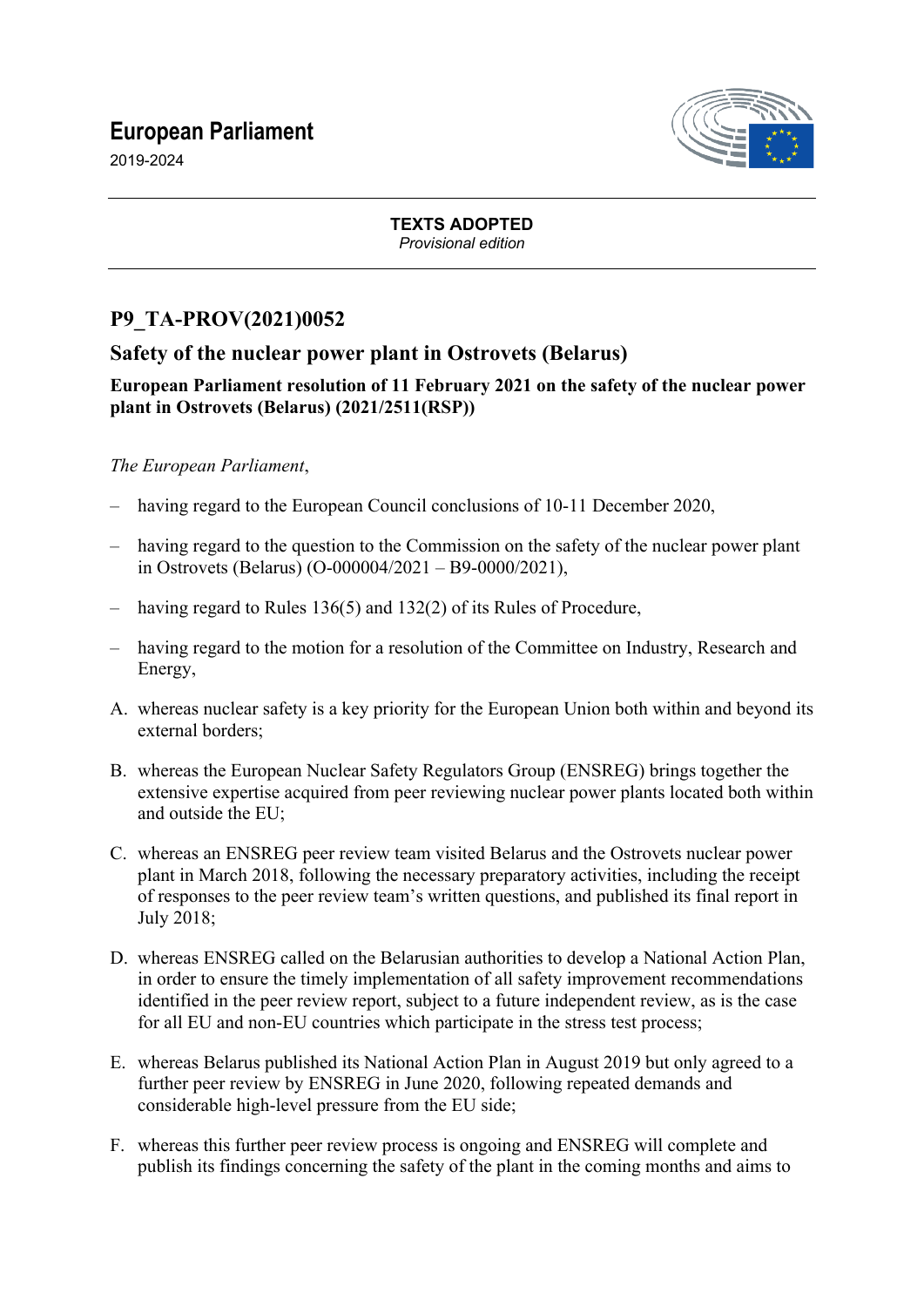have a preliminary report issued by the ENSREG plenary and transmitted to Belarus before the commercial start of the plant, which is planned for March 2021 by the Belarusian authorities;

- G. whereas the plant started to generate electricity on 3 November 2020 despite multiple remaining safety concerns and without evidence of the degree of implementation of the recommendations by the EU peer review of 2018 and by the International Atomic Energy Agency (IAEA);
- H. whereas the physical start-up of the plant was carried out in the absence of an operating licence, since the licencing procedure was changed in July 2020;
- I. whereas electricity trade between Belarus and the EU has stopped as of 3 November 2020, when the Ostrovets plant was connected to the electricity grid, following the joint decision of the Baltic States in August 2020 to cease commercial exchanges of electricity with Belarus once the Ostrovets plant had started producing electricity;
- 1. Expresses its concern about the location of the Ostrovets nuclear power plant at 50 km from Vilnius (Lithuania) and at close proximity to other EU countries such as Poland, Latvia and Estonia;
- 2. Deplores the fact that the project is being implemented despite protests from Belarusian citizens and that members of Belarusian NGOs seeking to raise awareness regarding the construction of the plant in Ostrovets have been persecuted and unlawfully arrested;
- 3. Notes with concern that the plant is being implemented as a geopolitical project of Belarus and Russia and that its construction and future operation is a source of possible threat to the European Union and its Member States with regard to safety, health and the protection of the environment;
- 4. Remains concerned about the hasty commissioning of a nuclear power plant which does not comply with the highest international environmental and nuclear safety standards, including the IAEA recommendations;
- 5. Deplores the persistent lack of transparency and official information regarding recurrent emergency shutdowns of the reactor and equipment failure during the commissioning stage of the plant in 2020, including the breakdown of four voltage transformers and the malfunctioning of cooling systems, while there were eight known incidents during the construction stage of the plant, including two incidents related to the reactor pressure vessel;
- 6. Notes that the EU peer review in 2018 revealed numerous deficiencies, that only a limited number of its recommendations have reportedly been implemented so far, and that implementation needs to be verified by the EU experts;
- 7. Notes that the quantity and frequency of safety incidents raise major concerns regarding the poor quality assurance and control in the plant's design, manufacturing and assembling phases and its low operational safety, which need to be properly addressed in the EU peer review;
- 8. Urges Belarus to ensure full respect for international nuclear and environmental safety standards, and transparent, inclusive and constructive cooperation with international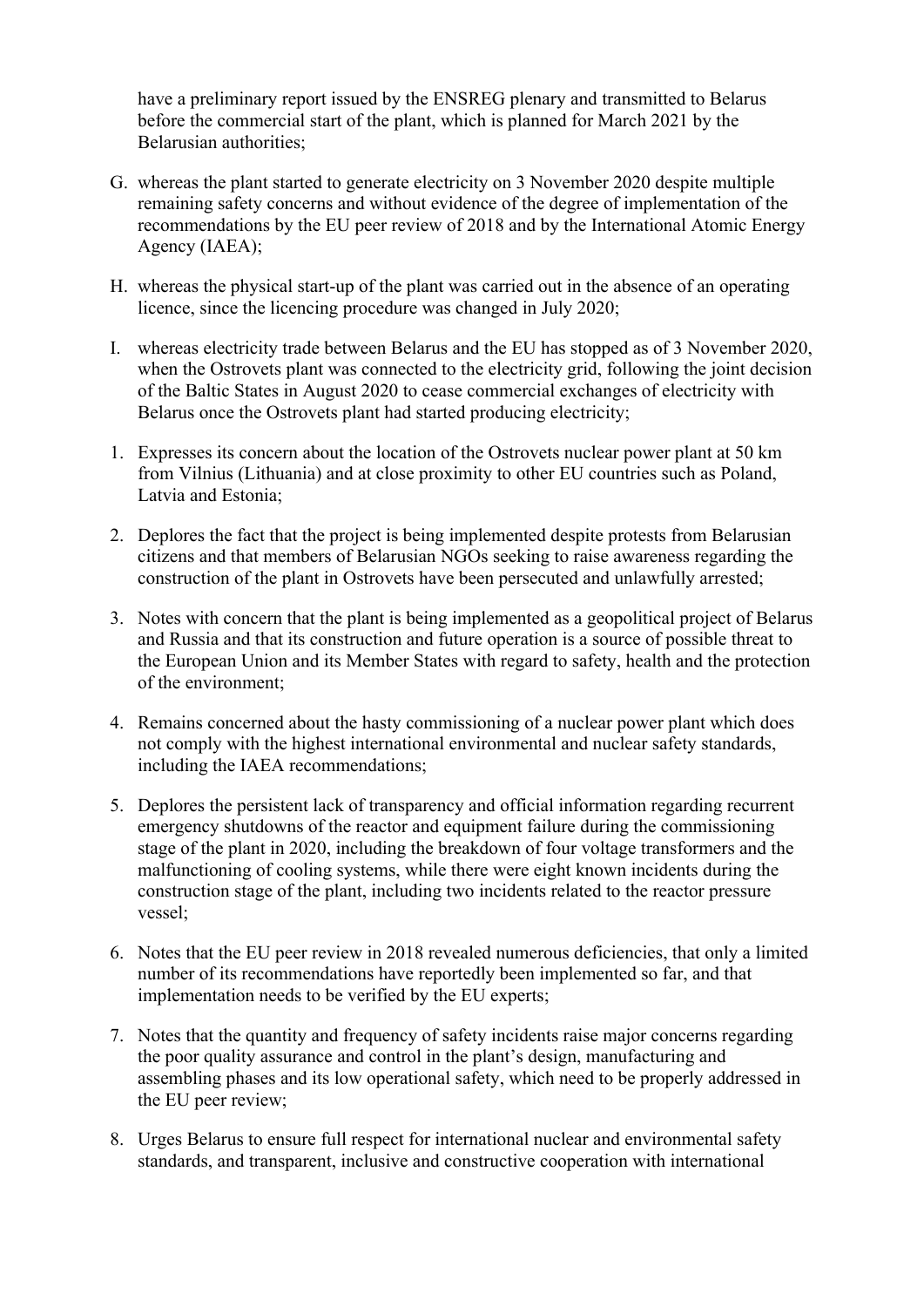authorities without further delay; invites Belarus to discontinue the selective application of the IAEA standards and peer review recommendations;

- 9. Notes that nuclear safety standards must be given the highest priority not only during the planning and construction but also during the operation of the nuclear power plant, and must be constantly overseen by an independent regulator;
- 10. Is concerned that the current regulatory authority in Belarus (Gosatomnadzor Department of Nuclear and Radiation Safety of the Ministry for Emergency Situations) is under constant political pressure and lacks sufficient independence both in form and in substance; stresses, therefore, that a transparent and attentive peer review is also crucial during the operational phase of the plant;
- 11. Notes the decision of the parties to the UN Economic Commission for Europe (UNECE) Convention on Environmental Impact Assessment in a Transboundary Context (Espoo Convention) of 11 December 2020 on compliance by Belarus with its obligations under the convention in respect of the Belarusian nuclear power plant in Ostrovets, and urges Belarus to ensure full implementation of the Espoo Convention;
- 12. Stresses the need to build up and maintain an early warning system for the measuring of radiation in EU countries located in the vicinity of the plant;
- 13. Urges the Belarusian authorities to fully cooperate with ENSREG in the stress test process, including a formal review and urgent implementation of Belarus' National Action Plan;
- 14. Regrets that an ENSREG peer review mission to the Ostrovets plant, which was originally planned to take place in December 2020, had to be cancelled due to organisational reasons on the host's side, as well as due to the COVID-19 pandemic;
- 15. Welcomes the first phase of the current EU peer review consisting of a site visit in early February 2021; stresses the importance of the timely completion of the peer review process and the publication of its findings, and that at least a preliminary report should be transmitted to Belarus already before March 2021 when the commercial start of the plant is planned by the Belarusian authorities; notes that all safety issues are equally important and must be addressed before the commercial start of the plant;
- 16. Deeply regrets the hasty commercial start of the plant in March 2021 and stresses that all ENSREG safety recommendations must be implemented before the nuclear power plant can start its commercial operation; encourages the Commission to work closely with the Belarusian authorities in order to suspend the starting process until all EU stress test recommendations are fully implemented and all necessary safety improvements are in place, and after Belarusian society and neighbouring countries have been duly informed of the measures taken;
- 17. Urges the Commission and ENSREG to continue a transparent and attentive peer review of the plant, to insist on the immediate implementation of all recommendations and to ensure effective monitoring of the implementation process, including regular visits by the peer review team to the Ostrovets site, including during the operation of the facility; stresses, in that regard, the importance of effective cooperation with the IAEA;